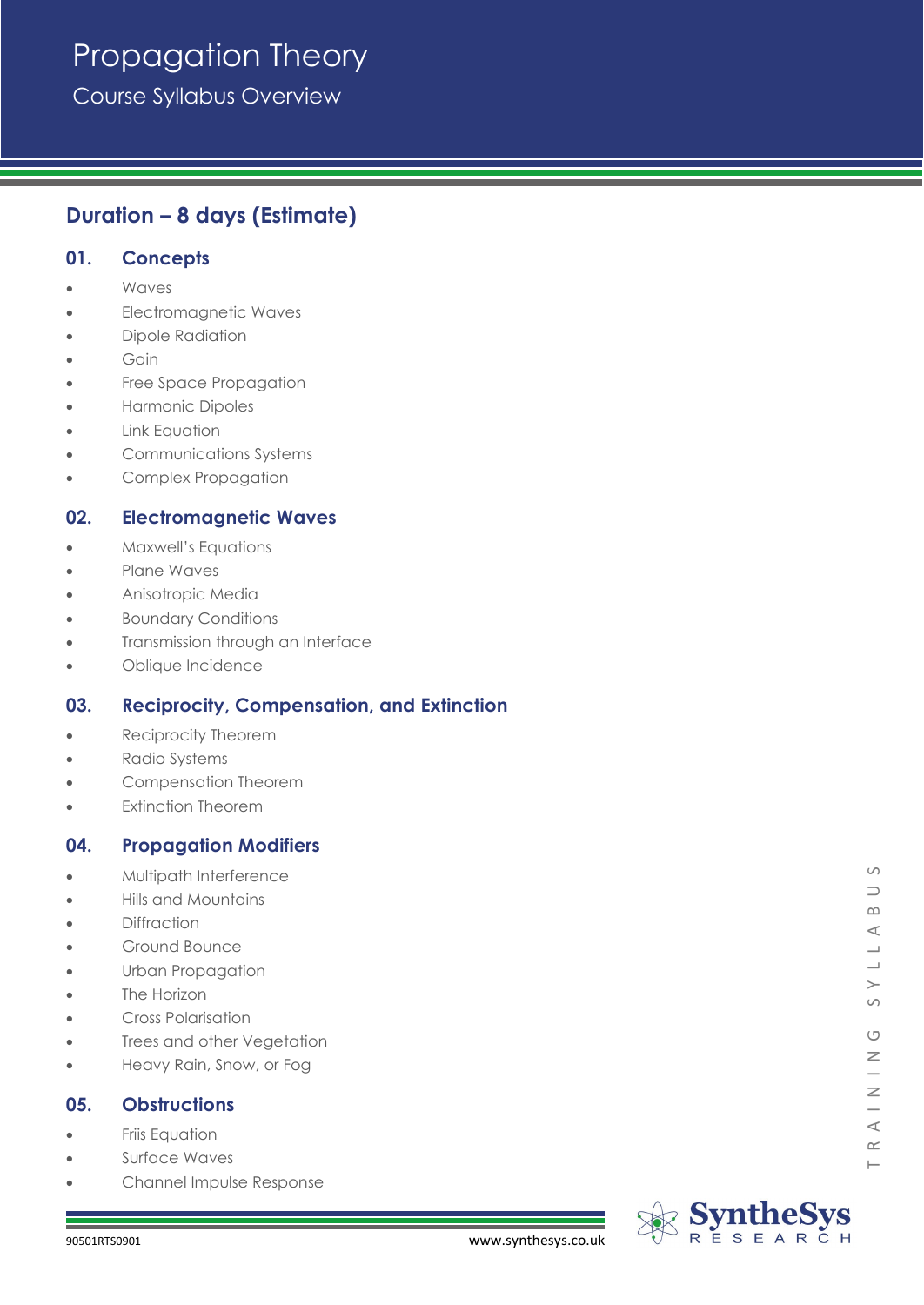## **06. Propagation through Irregular Media**

- Permittivity Anomalies
- Rytov Approximation
- Mutual Coherence
- Phase Screen Approximation
- Channel Simulation
- Rough Surfaces

## **07. Ionospheric Duct**

- Benign Ionosphere
- Disturbed Ionosphere
- Vertical Propagation
- Oblique Propagation
- Propagation Losses
- Fading
- Noise

## **08. Propagation in the Lower Atmosphere**

- Tropospheric Ducts
- Topography
- Surface Waves
- **Water**

## **09. Propagation through the Ionosphere**

- Benign Ionosphere
- Faraday Rotation
- Doppler Shift
- Scintillation

## **10. Radio Systems**

- **Transmission Lines to Antenna**
- Matched Load Power Transfer
- Standing Wave Ratio
- Reflection Coefficient
- Transmission Line Types
- Transmission Line Characteristics

## **11. Antennas**

- Dipole
- **Monopole**
- Loop
- V-Beam
- Rhombic
- Vivaldi

 $\vdash$ 

 $\circ$